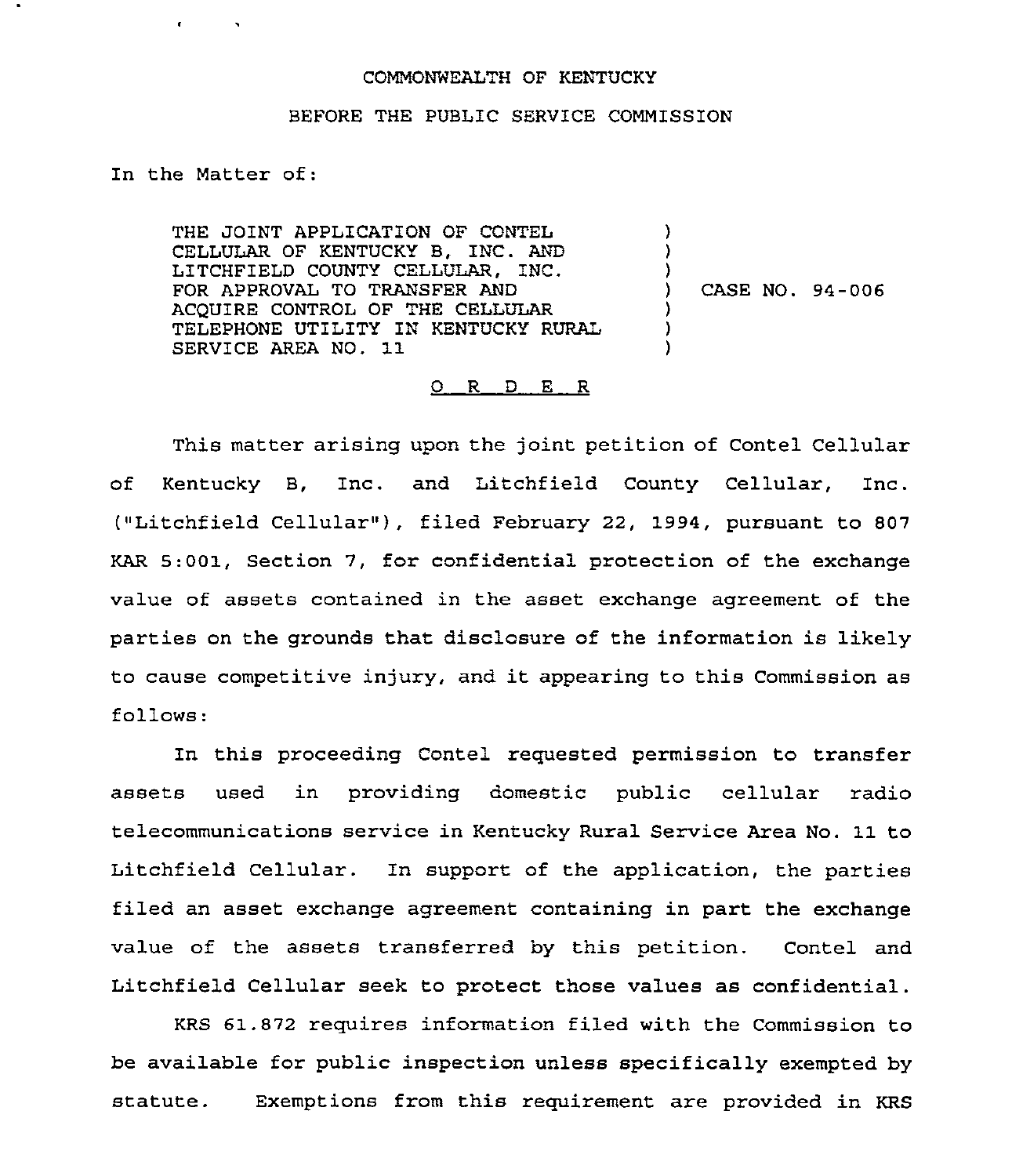61.878 {1). All such exemptions must be strictly construed. KRS 61.871.

 $\pmb{\epsilon}$  , and  $\mathbf{r}$  , and

KRS 61.878 (1) exempts 11 categories of information. One category exempted pursuant to KRS 61.878 (I) (c) is information confidentially disclosed to the Commission. To qualify for that exemption, the petitioner must establish that disclosure of the information would permit an unfair commercial advantage to competitors of the party from whom the information was obtained. To satisfy this test, the party claiming confidentiality must demonstrate actual competition and a likelihood of substantial competitive injury if the information is disclosed. Competitive injury occurs when disclosure of the information gives competitors an unfair business advantage.

Contel and Litchfield Cellular state that they face both actual and potential competition. First Kentucky Cellular Corporation has also been authorized to provide cellular service in Kentucky Rural Service Area #11 by the Federal Communications Commission and also by this Commission. Furthermore, cellular companies face competition from providers of substitute services such as convention, mobile telephone service, paging service, and dispatch service. Additional competition may soon exist from specialized mobile radio service and personal communications service. The petitioners argue that competitors could use the information sought to be protected to structure their rates or market their services in such a way as to preclude Litchfield Cellular from competing effectively for customers. They also state

 $-2-$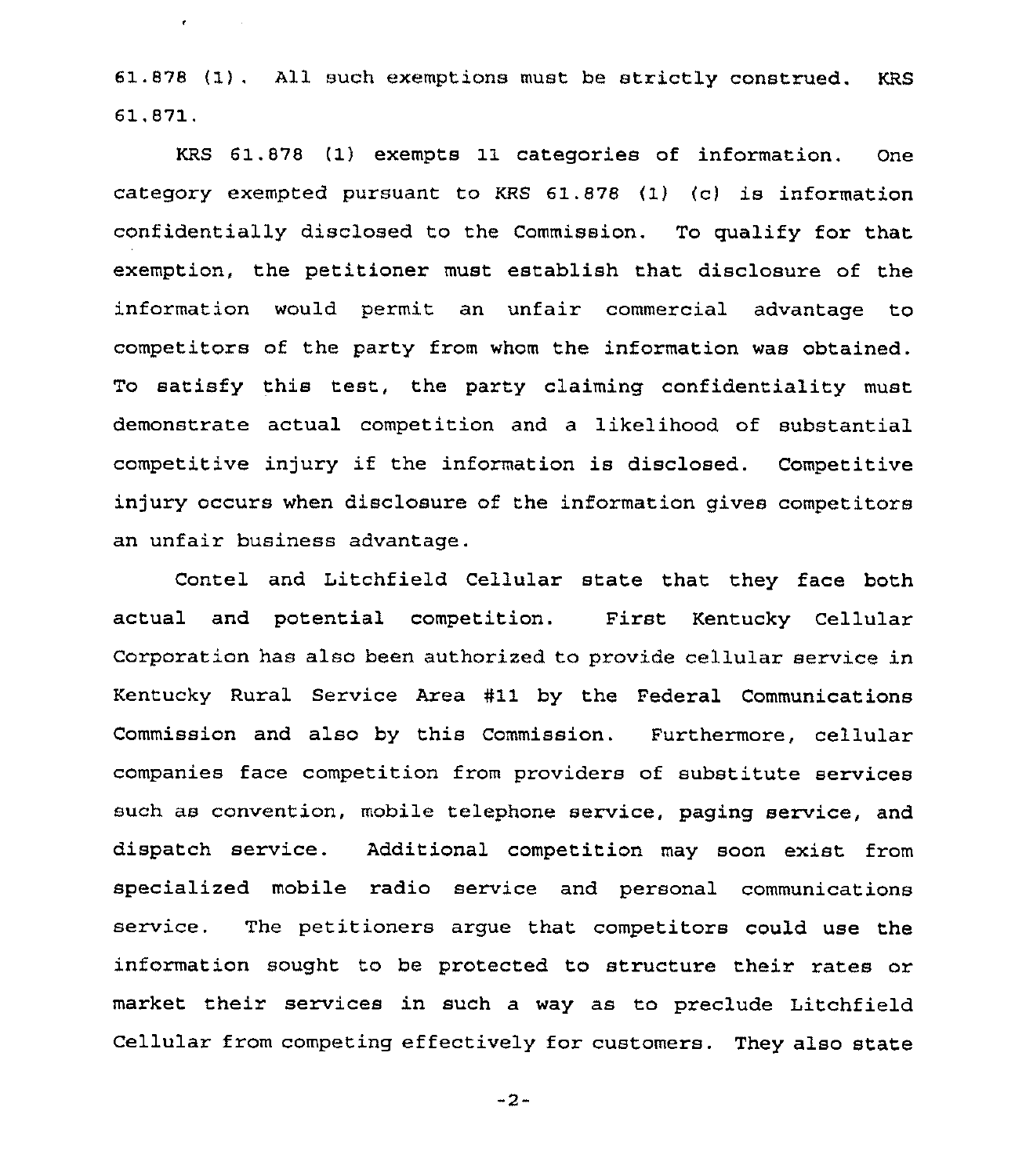that they have protected the confidentiality of the information through all appropriate means.

While disclosure of the exchange value of the assets transferred from Contel to Litchfield Cellular may give competitors some insight into the value Contel and Litchfield Cellular place on those assets, it does not affect the ability of the petitioners or their competitors to compete for the acquisition of business. Furthermore, much of the information petitioners seek to withhold will in fact be ascertainable from annual reports which must be filed with the Commission and are available for public inspection. <sup>A</sup> similar conclusion was reached by the Commission in Case No. 93- 118.<sup>1</sup> Therefore, no competitive harm has been established, and the petition for protection from disclosure should be denied.

This Commission being otherwise sufficiently advised,

IT IS ORDERED that:

 $\mathbf{r} = \mathbf{r} \times \mathbf{r}$  , where  $\mathbf{r}$ 

1. The petition for confidential treatment of information concerning the value of assets transferred from Contel to Litchfield Cellular pursuant to the acquisition of the cellular telephone utility in Kentucky Rural Service Area #11 is hereby denied.

<sup>2</sup> . The information sought to be protected from disclosure shall be held as confidential and proprietary for a period of 20 days from the date of this Order, at the expiration of which it

 $\mathbf{1}$ Case No. 93-118, The Joint Application of Telephone Data and<br>Systems, Inc., United States Cellular Corporation and Tsaconas Cellular, Inc. for Approval of the Acquisition of Tsaconas<br>Cellular, Inc. by Telephone Data and Systems, Inc. and the<br>Transfer to United States Cellular Corporation, Order dated June 10, 1993.